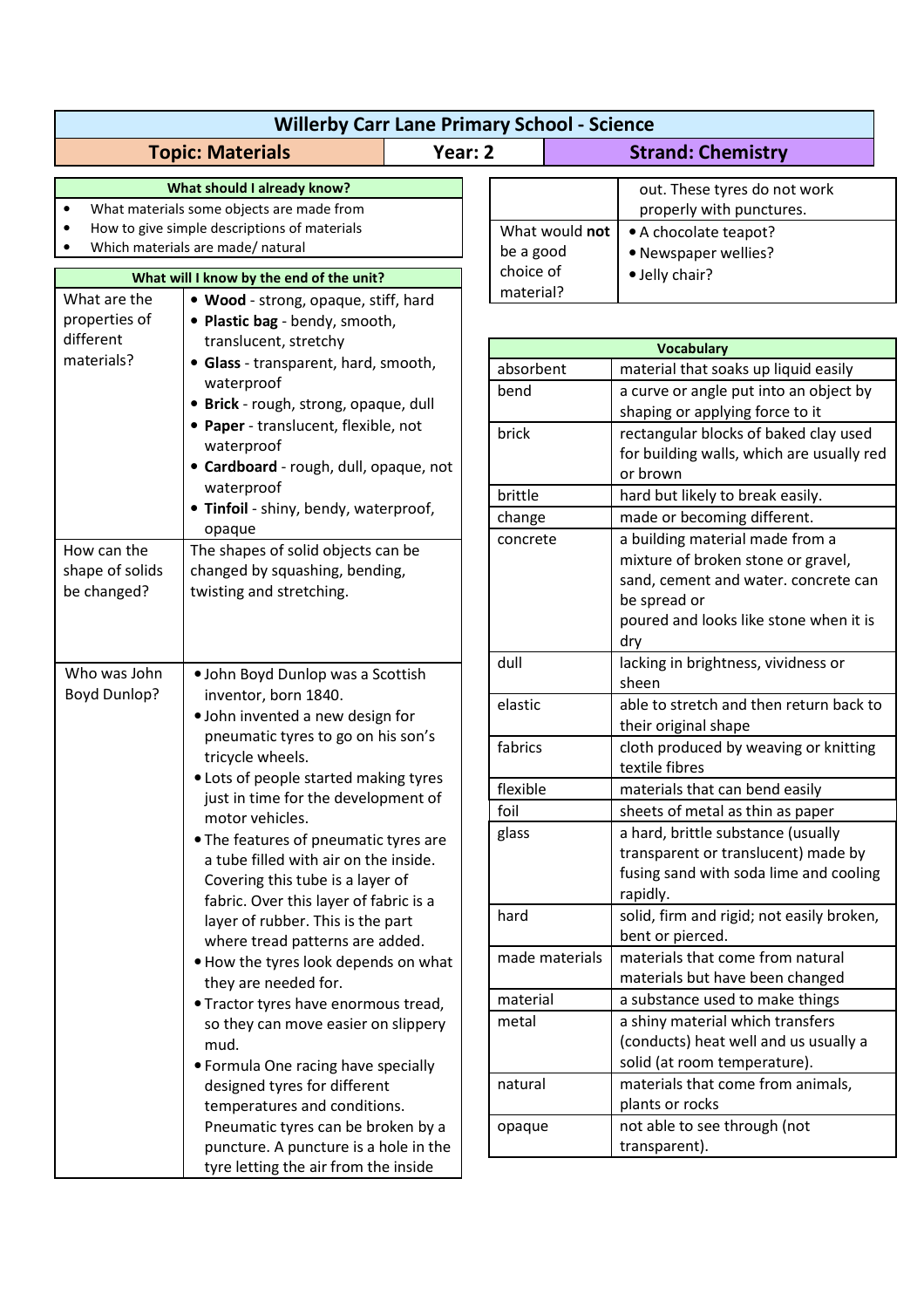| paper     | material manufactured in thin sheets<br>from the pulp of wood or other fibrous<br>substances |
|-----------|----------------------------------------------------------------------------------------------|
| plastic   | a material which is light in weight and<br>does not break easily                             |
| pneumatic | containing or operated by air or gas<br>under pressure                                       |
| property  | a characteristic of something                                                                |
| recycle   | to make use of an object or material<br>multiple times.                                      |
| rigid     | materials that are stiff and hard to<br>bend                                                 |
| rock      | the hard substance which the earth is<br>made of                                             |
| rough     | uneven and not smooth                                                                        |

| rough       | an uneven or irregular surface; not    |  |  |
|-------------|----------------------------------------|--|--|
|             | smooth or level.                       |  |  |
| shiny       | things are bright and reflect light    |  |  |
| smooth      | no roughness, lumps, or holes          |  |  |
| soft        | not rough or hard                      |  |  |
| stiff       | firm or does not bend easily           |  |  |
| stretchy    | slightly elastic                       |  |  |
| texture     | the feel, appearance or consistency of |  |  |
|             | a surface or a substance               |  |  |
| transparent | a material allowing light to pass      |  |  |
|             | through so that objects behind can be  |  |  |
|             | seen clearly.                          |  |  |
| waterproof  | does not let water pass through it     |  |  |
| wood        | the material which forms the trunks    |  |  |
|             | and branches of trees                  |  |  |

## **Investigate!**

- Look at which materials are used in the school building, why have they been chosen?
- Explore how materials can be changed can they be squashed, twisted, bent, stretched
- Sort materials into groups according to how they can be changed
- Which materials can be recycled and how are they changed in doing so?
- Create foil figures by twisting, shaping, bending etc
- Change the shape of clay / dough
- Sort materials by their properties
- Test to see if a material is waterproof

## **Common misconceptions**

Some children may think:

- only fabrics are materials
- only building materials are materials
- only writing materials are materials
- the word rock describes an object rather than a material
- solid is another word for hard.